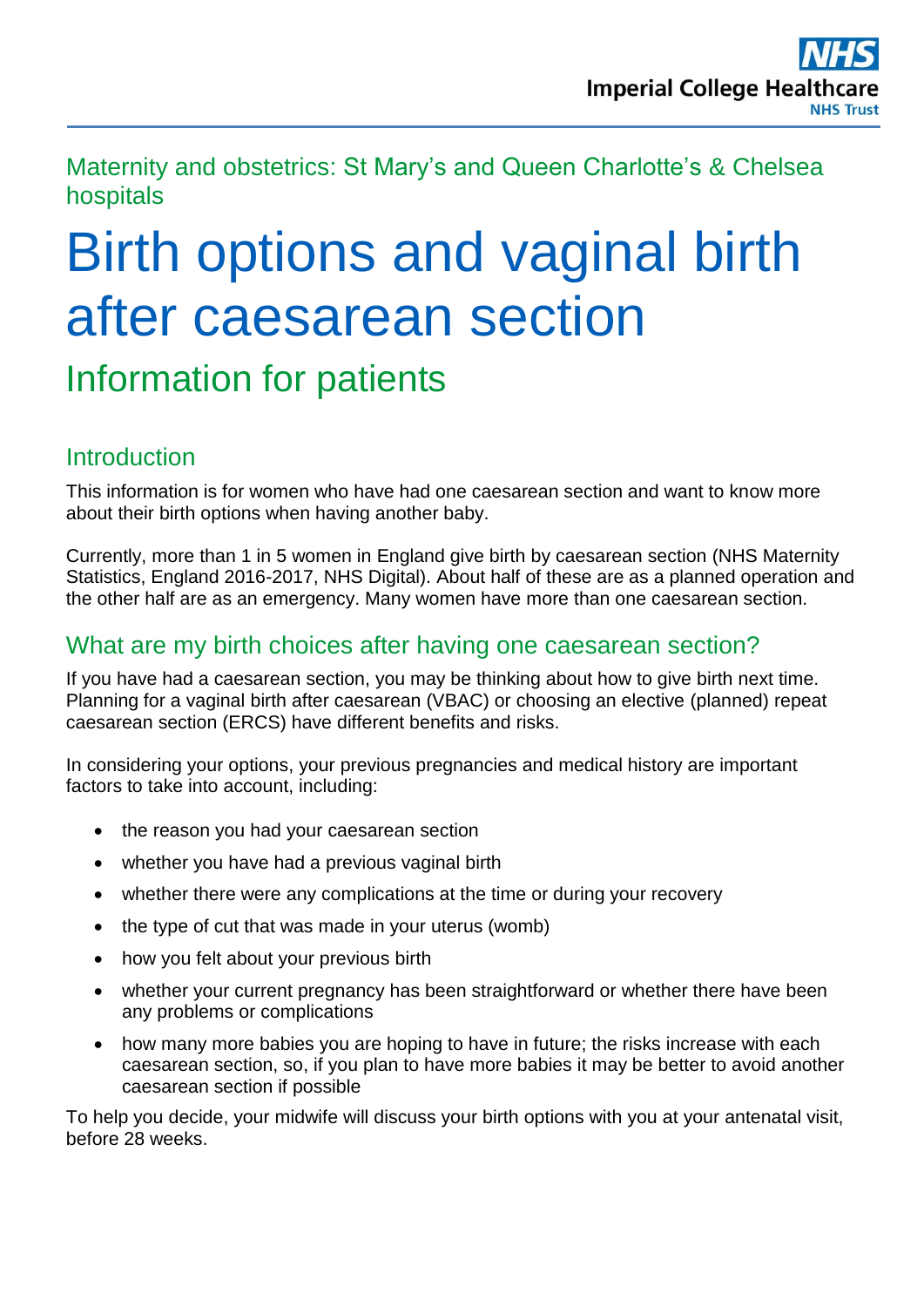#### What if I have had more than one caesarean section?

If you are considering a vaginal birth but have had more than one caesarean section delivery you should have a detailed discussion with a senior obstetrician about the potential risks, benefits and success rate for your individual situation.

#### Vaginal birth after caesarean (VBAC)

VBAC is the term used when a woman gives birth vaginally, having had a caesarean section in the past. Vaginal birth includes normal delivery and birth assisted by forceps or ventouse (vacuum cup).

#### Elective (planned) repeat caesarean section (ERCS)

You will usually have the operation after 39 weeks of pregnancy. This is because babies born by caesarean section earlier than this are more likely to need to be admitted to the special care baby unit for help with their breathing.

#### What are my chances of a successful VBAC?

After one caesarean section, about 3 in 4 women with a straightforward pregnancy who go into labour naturally give birth vaginally.

A number of factors make a successful vaginal birth more likely, including:

- previous vaginal birth, particularly if you have had previous successful VBAC; if you have had a vaginal birth, either before or after your caesarean section, about 8–9 in 10 women can have another vaginal birth
- your labour starting naturally
- your body mass index (BMI) at booking being less than 30

# What are the advantages of a successful VBAC?

Successful VBAC has fewer complications than ERCS. If you do have a successful vaginal birth:

- you will have a greater chance of a vaginal birth in future pregnancies
- your recovery is likely to be quicker. You should be able to get back to everyday activities more quickly and you should be able to drive sooner
- your stay in hospital may be shorter
- you are more likely to be able to have skin-to-skin contact with your baby immediately after birth and be able to breastfeed successfully
- you will avoid the risks of an operation
- your baby will have less chance of initial breathing problems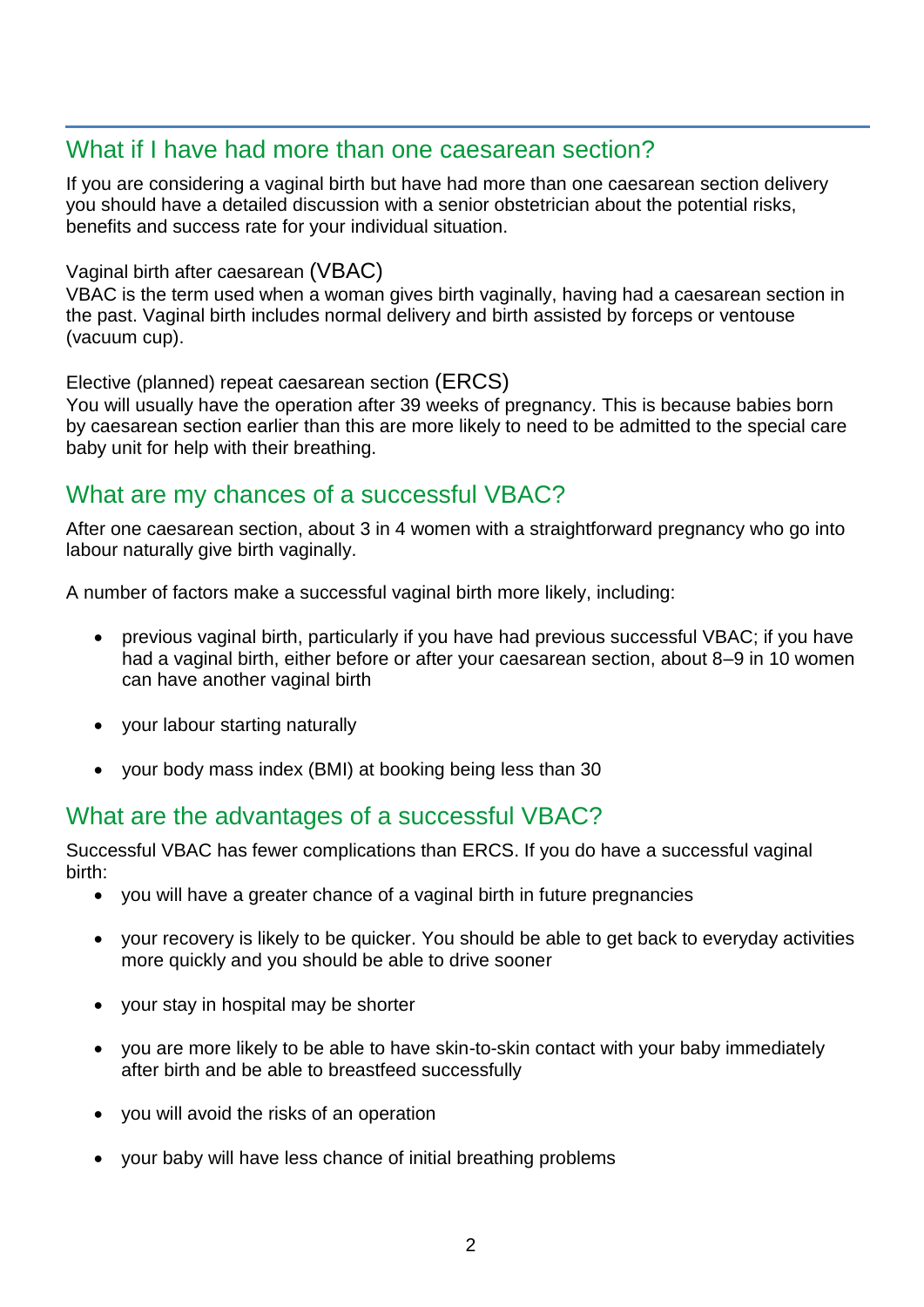# What are the disadvantages of VBAC?

- You may need to have an emergency caesarean section during labour. This happens for 25 in 100 women. This is only slightly higher than if you were labouring for the first time, when the chance of an emergency caesarean section is 20 in 100 women. An emergency caesarean section carries more risks than a planned caesarean section. The most common reasons for an emergency caesarean section are if your labour slows or if there is a concern for the wellbeing of your baby
- You have a slightly higher chance of needing a blood transfusion compared with women who choose a planned second caesarean section
- The scar on your uterus may separate and/or tear (rupture). The risk of this is 1 in 200 women. This risk increases by 2 to 3 times if your labour is induced. If there are warning signs of these complications, your baby will be delivered by emergency caesarean section. Serious consequences for you and your baby are rare
- Serious risk to your baby such as brain injury or stillbirth is higher than for a planned caesarean section but is the same as if you were labouring for the first time
- You may need an assisted vaginal birth using ventouse (vacuum cup) or forceps
- You may experience a tear involving the muscle that controls the anus or rectum (third or fourth degree tear)

# When is VBAC not recommended?

VBAC is normally an option for most women but it is not recommended when:

- you have had three or more previous caesarean deliveries
- your uterus has ruptured during a previous labour
- your previous caesarean section was 'classical'. That means the cut was made vertically rather than horizontally
- you have other pregnancy complications that require a planned caesarean section

#### What are the advantages of ERCS?

- There is a smaller risk of uterine scar rupture (1 in 1000 women)
- It avoids the risks of labour and the rare serious risks to your baby (2 in 1000)
- You will know the date of your planned birth. However, 1 in 10 women go into labour before this date and sometimes this date may be changed for other reasons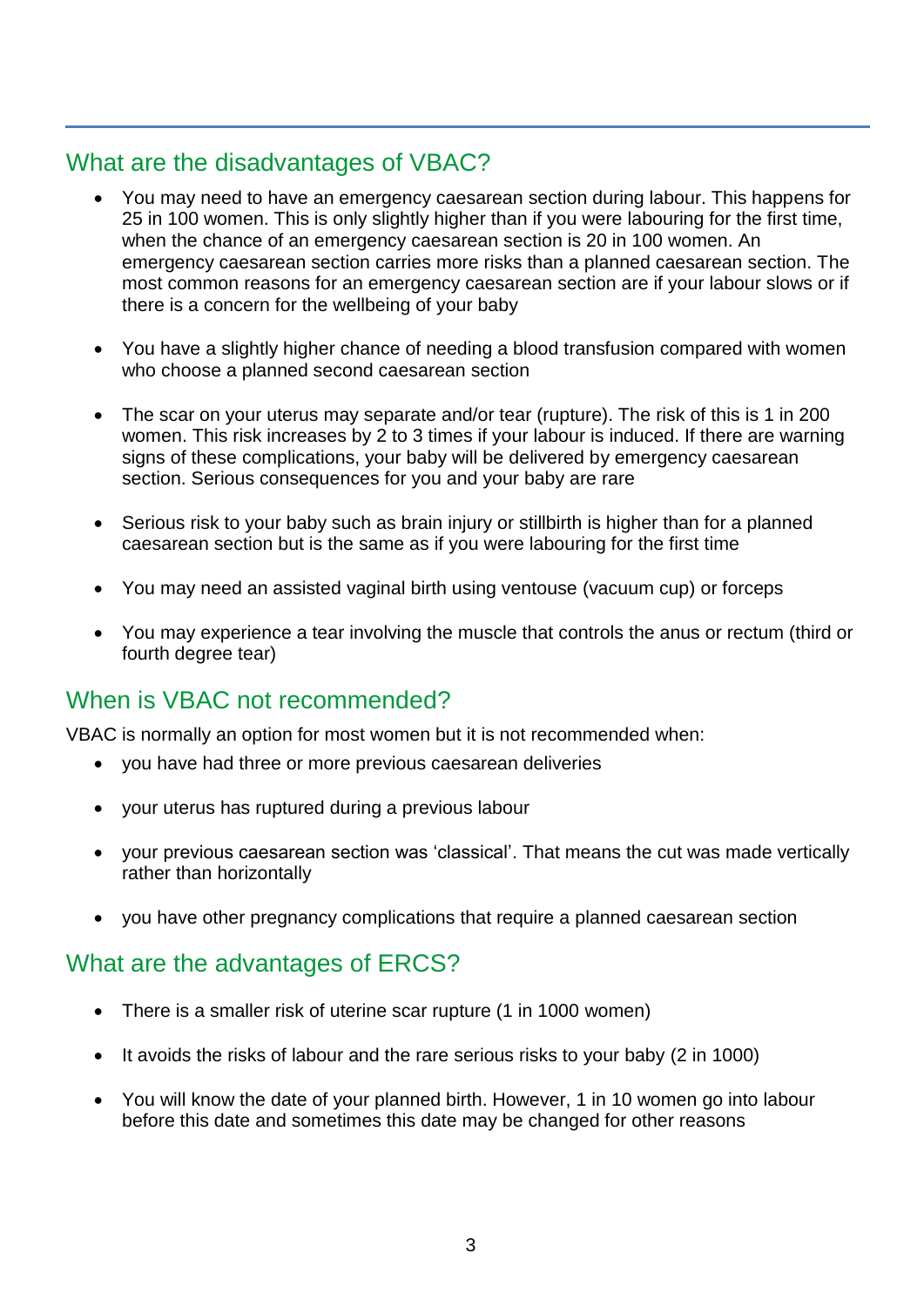# What are the disadvantages of ERCS?

- A repeat caesarean section usually takes longer than the first operation because of scar tissue. Scar tissue may also make the operation more difficult and can result in damage to your bowel or bladder
- You can get a wound infection that can take several weeks to heal
- You may need a blood transfusion
- You have a higher risk of developing a blood clot (thrombosis) in the legs (deep vein thrombosis) or lungs (pulmonary embolism)
- You may have a longer recovery period and may need extra help at home. You will be unable to drive for about six weeks after surgery (check with your insurance company)
- You are more likely to need a planned caesarean section in future pregnancies. More scar tissue occurs with each caesarean section. This increases the possibility of the placenta growing into the scar, making it difficult to remove during any future deliveries (placenta accreta or percreta). This can result in bleeding and may require a hysterectomy. All serious risks increase with every caesarean section you have
- Your baby's skin may be cut at the time of caesarean section. This happens in 2 in every 100 babies delivered by caesarean section, but usually heals without any further harm
- Breathing problems for your baby are quite common after caesarean section but usually do not last long. Around 4-5 in 100 babies born by planned caesarean section at or after 39 weeks have breathing problems compared with 2-3 in 100 following VBAC. There is a higher risk if you have a planned caesarean section earlier than 39 weeks (6 in 100 babies at 38 weeks)

# What happens when I go into labour if I'm planning a VBAC?

Contact the hospital as soon as you think you have gone into labour or if your waters break. You will be advised to give birth on our labour ward. Once you start having regular contractions, we will monitor your baby's heartbeat continuously during labour.

This is to ensure your baby's wellbeing, since changes in the heartbeat pattern can be an early sign of problems with your previous caesarean scar. You can choose various options for pain relief, including use of the pool and an epidural.

# What happens if I do not go into labour when planning a VBAC?

If labour does not start by 41 completed weeks, your midwife or obstetrician will discuss your birth options again with you. These may include:

- continue to wait for labour to start naturally
- induction of labour; this can increase the risk of scar rupture and lowers the chance of a successful VBAC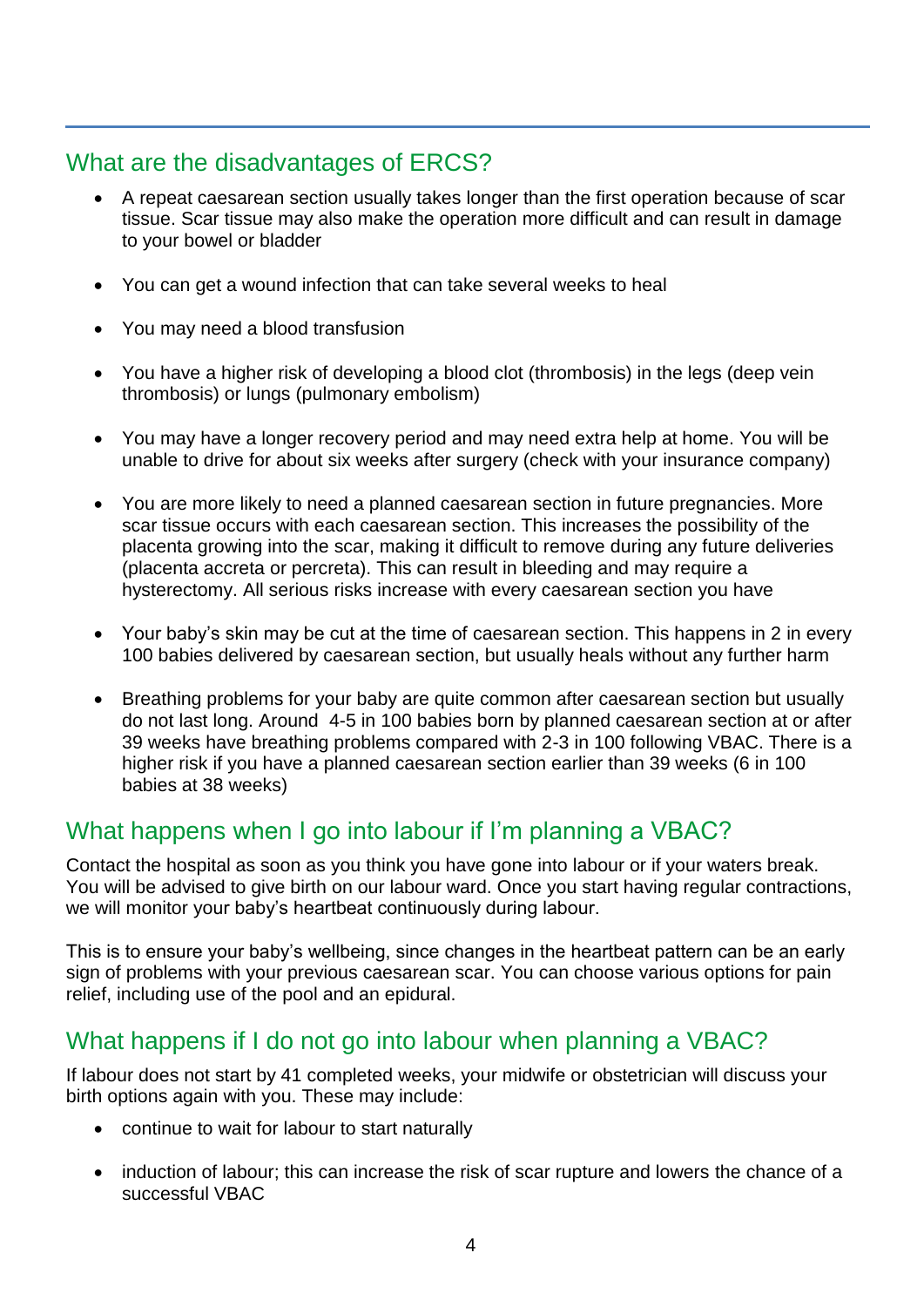$\cdot$  FRCS

# What happens if I have an ERCS planned but I go into labour?

Let the hospital know what is happening. It is likely that an emergency caesarean section will be offered once labour is confirmed. If labour is very advanced, it may be safer for you and your baby to have a vaginal birth. Your maternity team will discuss this with you.

#### Key points

- If you are fit and healthy, both VBAC and ERCS are safe choices with very small risks
- 3 in 4 women who have had one caesarean section and then have a straightforward pregnancy and go into labour naturally give birth vaginally
- 9 in 10 women will have a successful VBAC if they have ever given birth vaginally. Successful VBAC has the fewest complications
- Giving birth vaginally carries small risks for you and your baby but, if you have a successful vaginal birth, future labours are less complicated with fewer risks for you and your baby
- Having a caesarean section makes future births more complicated
- Most women who have a planned caesarean section recover well and have healthy babies, but it takes longer to get back to normal after your baby is born

# Contact details

Queen Charlotte's & Chelsea Hospital: 020 3313 4240 St Mary's Hospital: 020 3312 1060

#### Acknowledgments

This leaflet was reproduced from the Royal College of Obstetricians and Gynaecologist's *Birth Options After Previous Caesarean Section* patient information leaflet, London, RCOG, July 2016, with the permission of the Royal College of Obstetricians and Gynaecologists.

# How do I make a comment about my visit?

We aim to provide the best possible service and staff will be happy to answer any of the questions you may have. If you have any **suggestions** or **comments** about your visit, please either speak to a member of staff or contact the patient advice and liaison service (**PALS**) on **020 3313 0088** (Charing Cross, Hammersmith and Queen Charlotte's & Chelsea hospitals), or **020 3312 7777** (St Mary's and Western Eye hospitals). You can also email PALS at **imperial.pals@nhs.net** The PALS team will listen to your concerns, suggestions or queries and is often able to help solve problems on your behalf.